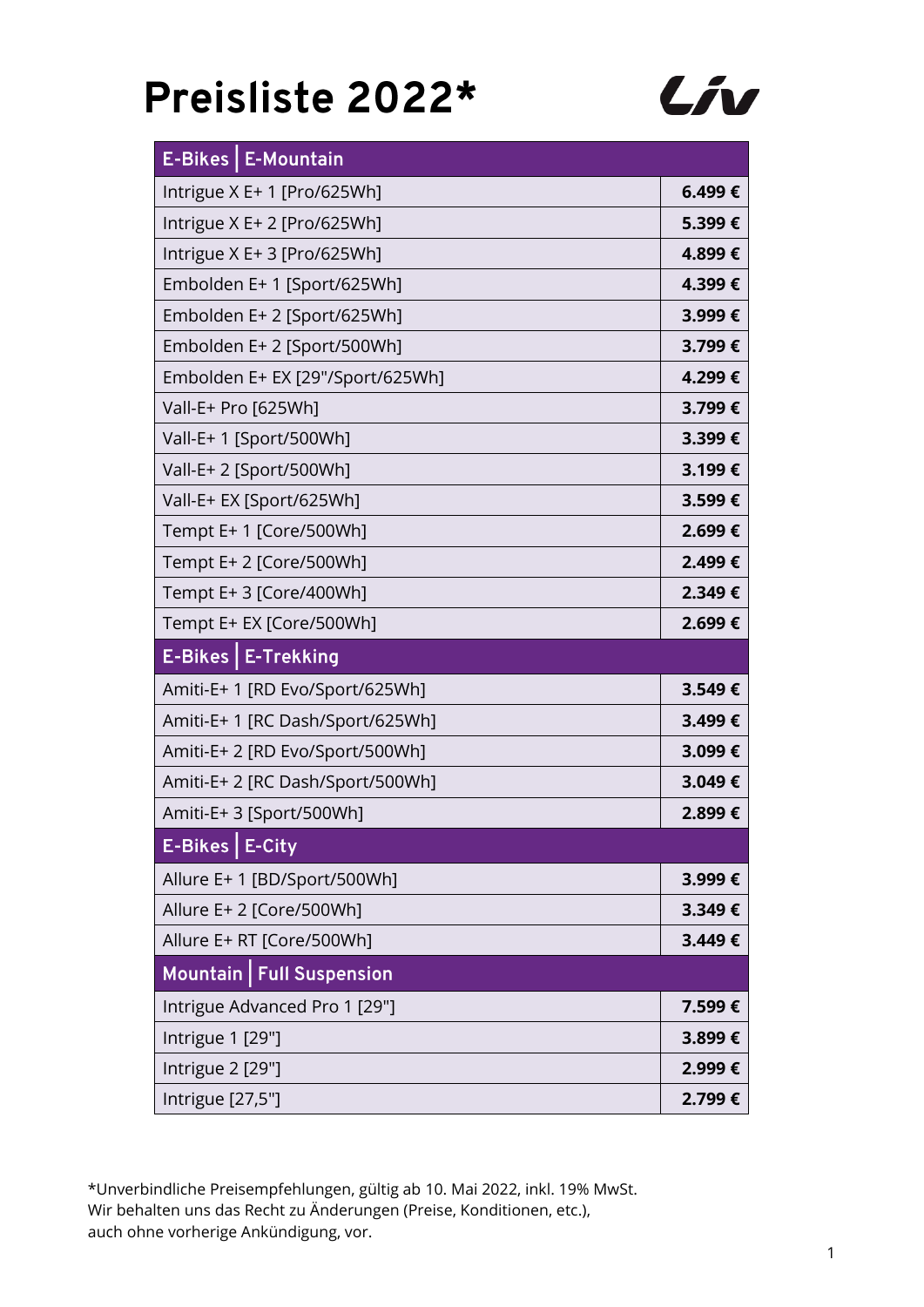

| Mountain   Full Suspension    |         |
|-------------------------------|---------|
| Embolden 1 [29"]              | 2.499€  |
| Embolden 2                    | 2.199€  |
| Pique Advanced Pro 2 [29"]    | 5.199€  |
| Pique 2 [29"]                 | 2.699€  |
| Mountain   Hardtail           |         |
| Tempt 0                       | 1.099€  |
| Tempt 1                       | 999€    |
| Tempt 2                       | 899€    |
| Tempt 3+                      | 799€    |
| Tempt 3                       | 679€    |
| <b>Bliss</b>                  | 529€    |
| <b>Road</b> Triathlon         |         |
| Avow Advanced Pro 1 [Rim]     | 6.299€  |
| Avow Advanced Pro 2 [Rim]     | 3.999€  |
| Road   Aero                   |         |
| EnviLiv Advanced Pro 0        | 6.499€  |
| <b>EnviLiv Advanced Pro 1</b> | 5.199€  |
| <b>EnviLiv Advanced Pro 2</b> | 4.299€  |
| Road   Race                   |         |
| Langma Advanced SL            | 11.699€ |
| Langma Advanced Pro 0         | 5.899€  |
| Langma Advanced Pro 1         | 4.399€  |
| Langma Advanced 1+            | 3.399€  |
| Langma Advanced 2             | 2.499€  |
| Road   Endurance              |         |
| <b>Avail Advanced Pro 1</b>   | 5.299€  |
| Avail Advanced Pro 2          | 3.899€  |
| <b>Avail Advanced 1</b>       | 2.899€  |
| <b>Avail Advanced 2</b>       | 2.499€  |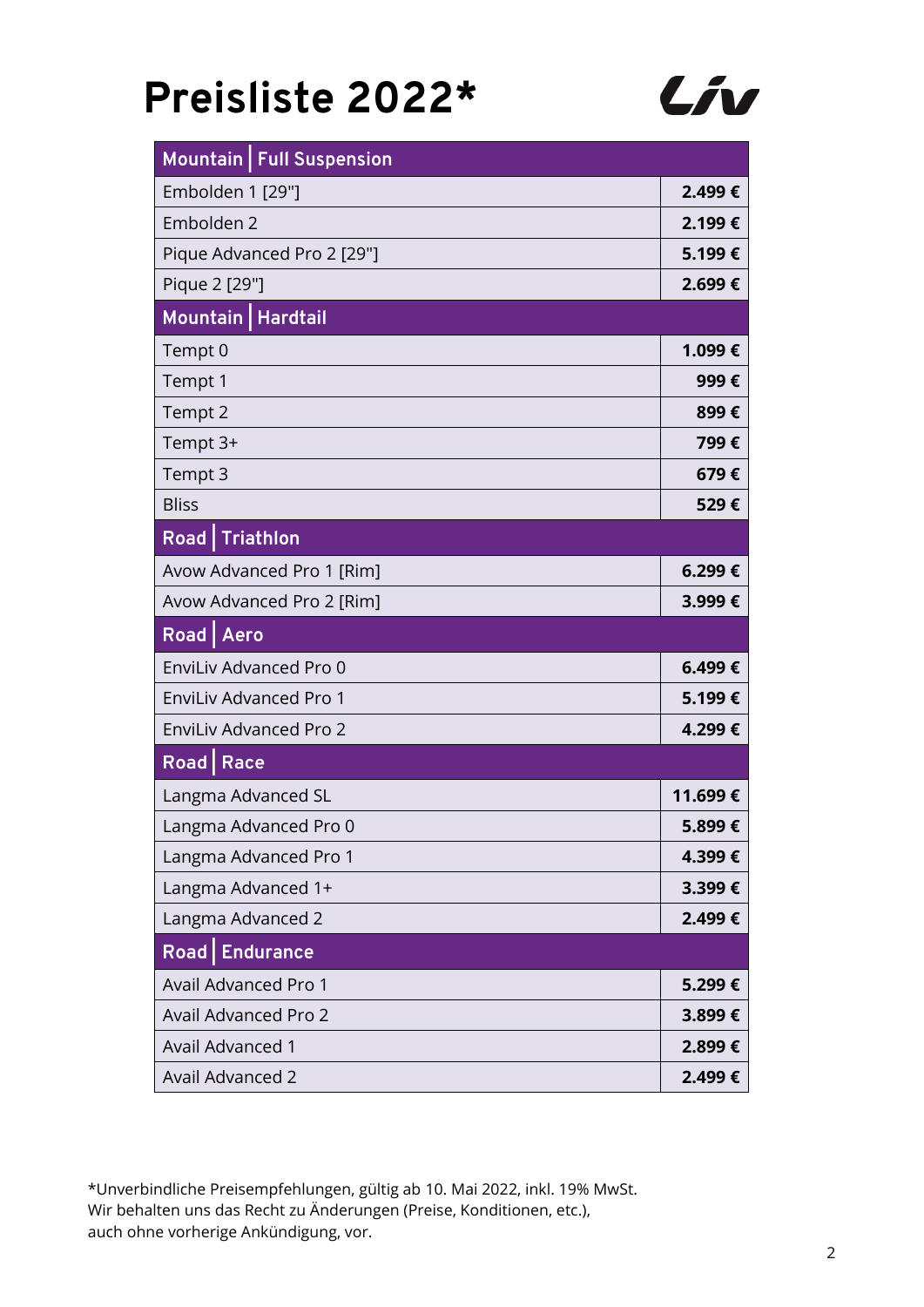

|                   | Road   All-Rounder                     |        |
|-------------------|----------------------------------------|--------|
| Avail AR 1        |                                        | 1.799€ |
| Avail AR 2        |                                        | 1.399€ |
|                   | <b>Cross &amp; Gravel   CycloCross</b> |        |
|                   | Brava Advanced Pro 1                   | 4.299€ |
|                   | Brava Advanced Pro 2                   | 2.999€ |
|                   | <b>Cross &amp; Gravel   Gravel</b>     |        |
|                   | Devote Advanced Pro                    | 5.599€ |
|                   | Devote Advanced 1                      | 3.699€ |
|                   | Devote Advanced 2                      | 2.799€ |
| Devote 1          |                                        | 1.699€ |
| Devote 2          |                                        | 1.299€ |
|                   | <b>Cross &amp; Gravel   Cross</b>      |        |
| Rove 2            |                                        | 799€   |
| Rove EX           |                                        | 949€   |
|                   | <b>City &amp; Trekking Trekking</b>    |        |
| <b>Lissom SLR</b> |                                        | 1.599€ |
| LaVie SLR 0       |                                        | 2.199€ |
| LaVie SLR 1       |                                        | 1.699€ |
| Allure RS 1       |                                        | 1.299€ |
| Allure RS 2       |                                        | 1.049€ |
|                   | City & Trekking City                   |        |
| Allure CS         |                                        | 1.299€ |
| Alight            |                                        | 799€   |
|                   | Kids $7-12$ Jahre                      |        |
|                   | STP 24 FS Liv                          | 679€   |
|                   | Kids   5-9 Jahre                       |        |
|                   | STP 20 FS Liv                          | 579€   |
| STP 20 Liv        |                                        | 529€   |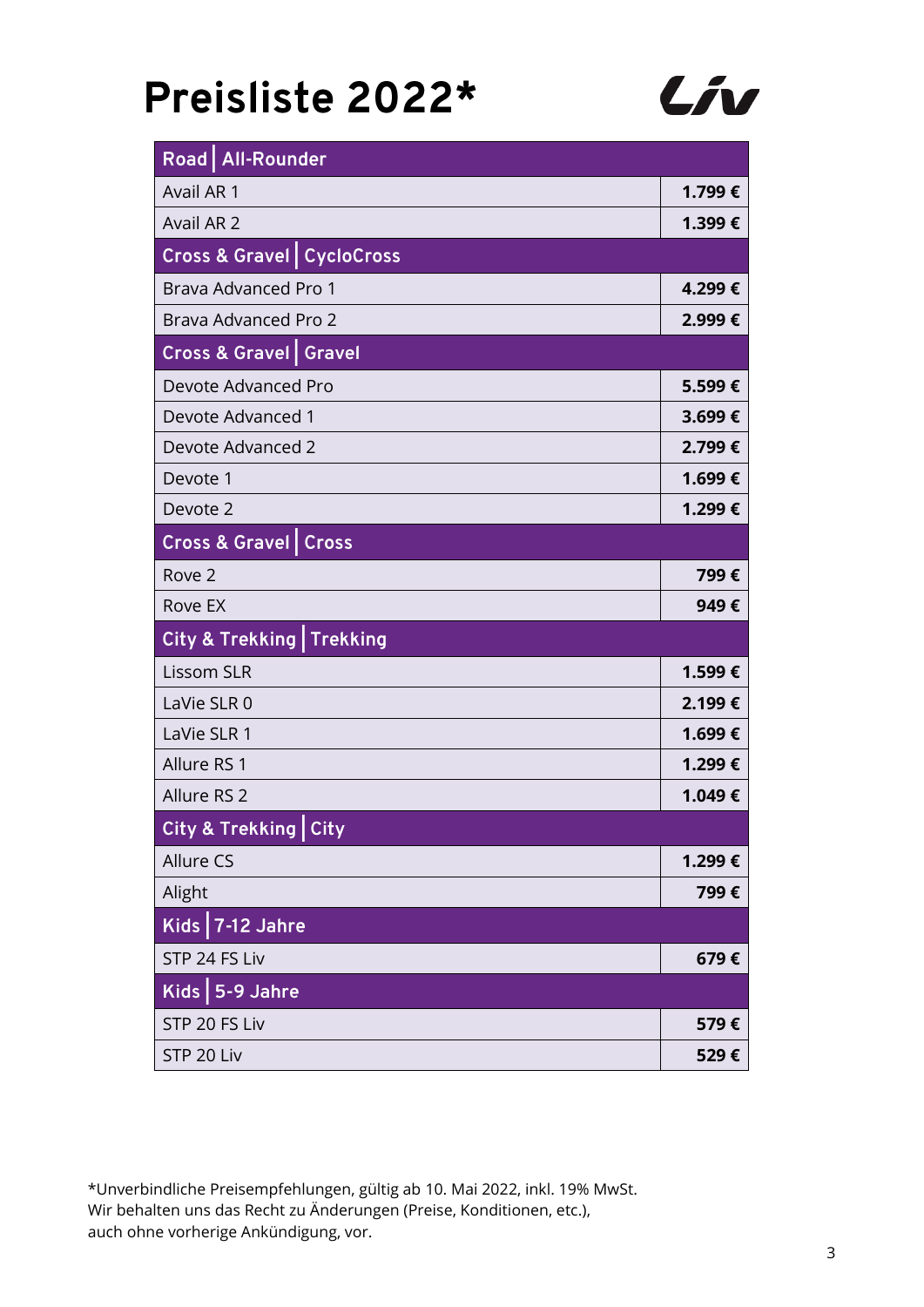

| E-Bikes   E-Mountain                   |        |
|----------------------------------------|--------|
| Reign E+ 0 [Mullet/Pro/750Wh]          | 7.999€ |
| Reign E+1 [Mullet/Pro/750Wh]           | 6.999€ |
| Reign E+2 [Mullet/Pro/625Wh]           | 5.899€ |
| Reign E+3 [Mullet/Pro/625Wh]           | 5.199€ |
| Trance X Advanced E+ 0 [29"/Pro/625Wh] | 8.799€ |
| Trance X Advanced E+ 1 [29"/Pro/625Wh] | 7.699€ |
| Trance X Advanced E+ 2 [29"/Pro/625Wh] | 6.699€ |
| Trance X E+ 1 [29"/Pro/750Wh]          | 6.499€ |
| Trance X E+ 2 [29"/Pro/750Wh]          | 5.699€ |
| Trance X E+ 3 [29"/Pro/625Wh]          | 5.099€ |
| Stance E+ Pro 0 [29"/625Wh]            | 5.199€ |
| Stance E+ Pro 1 [29"/625Wh]            | 4.799€ |
| Stance E+ Pro EX [29"/625Wh]           | 4.999€ |
| Stance E+ 1 [29"/Sport/625Wh]          | 4.399€ |
| Stance E+ 2 [29"/Sport/625Wh]          | 3.999€ |
| Stance E+ 2 [29"/Sport/500Wh]          | 3.799€ |
| Stance E+ EX [29"/Sport/625Wh]         | 4.299€ |
| Fathom E+ Pro 1 [29"/625Wh]            | 4.099€ |
| Fathom E+ Pro 2 [29"/625Wh]            | 3.799€ |
| Fathom E+ 1 [29"/Sport/500Wh]          | 3.399€ |
| Fathom E+ 2 [29"/Sport/500Wh]          | 3.199€ |
| Fathom E+ EX [29"/Sport/625Wh]         | 3.599€ |
| Talon E+ 1 [29"/Core/500Wh]            | 2.699€ |
| Talon E+ 2 [29"/Core/500Wh]            | 2.499€ |
| Talon E+ 3 [29"/Core/400Wh]            | 2.349€ |
| Talon E+ EX [29"/Core/500Wh]           | 2.699€ |
| E-Bikes   E-Gravel                     |        |
| Revolt E+ [Pro/500Wh]                  | 5.399€ |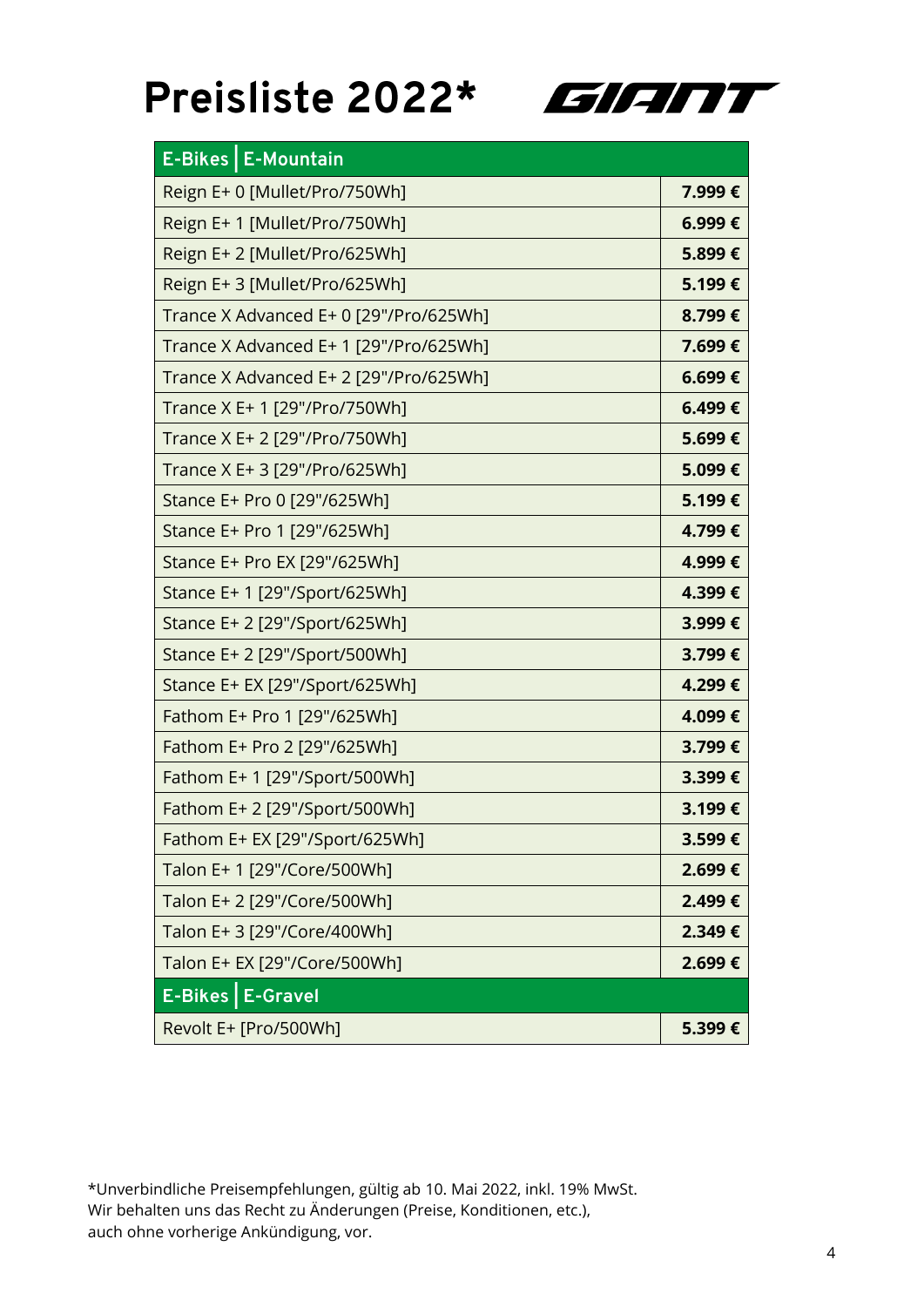

| E-Bikes   E-Trekking                          |        |
|-----------------------------------------------|--------|
| Explore E+ Pro 45 [625Wh]                     | 5.099€ |
| Explore E+ Pro 0 [RD Evo/625Wh]               | 4.799€ |
| Explore E+ Pro 0 [RC Dash/625Wh]              | 4.749€ |
| Explore E+ Pro 1 [RD Evo/625Wh]               | 4.299€ |
| Explore E+ Pro 1 [RC Dash/625Wh]              | 4.249€ |
| Explore E+ 1 [RD Evo/Sport/625Wh]             | 3.549€ |
| Explore E+ 1 [RC Dash/Sport/625Wh]            | 3.499€ |
| Explore E+ 2 [RD Evo/Sport/500Wh]             | 3.099€ |
| Explore E+ 2 [RC Dash/Sport/500Wh]            | 3.049€ |
| Explore E+3 [Sport/500Wh]                     | 2.899€ |
| E-Bikes   E-City                              |        |
| DailyTour E+ 1 BD [RD Evo/Core/625Wh]         | 3.899€ |
| DailyTour E+ 1 BD [RC Dash/Core/625Wh]        | 3.849€ |
| DailyTour E+ 1 BD RT [LDS/RD Evo/Core/625Wh]  | 3.899€ |
| DailyTour E+ 1 BD RT [LDS/RC Dash/Core/625Wh] | 3.849€ |
| DailyTour E+ 2 [RD Evo/Core/500Wh]            | 3.199€ |
| DailyTour E+ 2 [RC Dash/Core/500Wh]           | 3.149€ |
| DailyTour E+ 2 RT [LDS/RD Evo/Core/500Wh]     | 3.299€ |
| DailyTour E+ 2 RT [LDS/RC Dash/Core/500Wh]    | 3.249€ |
| DailyTour E+ 2 D [RD Evo/Sport/625Wh]         | 3.749€ |
| DailyTour E+ 2 D [RC Dash/Sport/625Wh]        | 3.699€ |
| DailyTour E+ 3 [RD Evo/Sport/500Wh]           | 3.299€ |
| DailyTour E+3 [RC Dash/Sport/500Wh]           | 3.249€ |
| Entour E+ 0 [LDS/Core/500Wh]                  | 2.649€ |
| Entour E+ 0 RT [LDS/Core/500Wh]               | 2.699€ |
| Entour E+ 1 RT [LDS/Core/400Wh]               | 2.499€ |
| Mountain   Full Suspension                    |        |
| Reign Advanced Pro 1 [29"]                    | 7.599€ |
| Reign Advanced Pro 2 [29"]                    | 5.199€ |
| Reign [29"]                                   | 3.399€ |
| Reign SX [29"]                                | 4.599€ |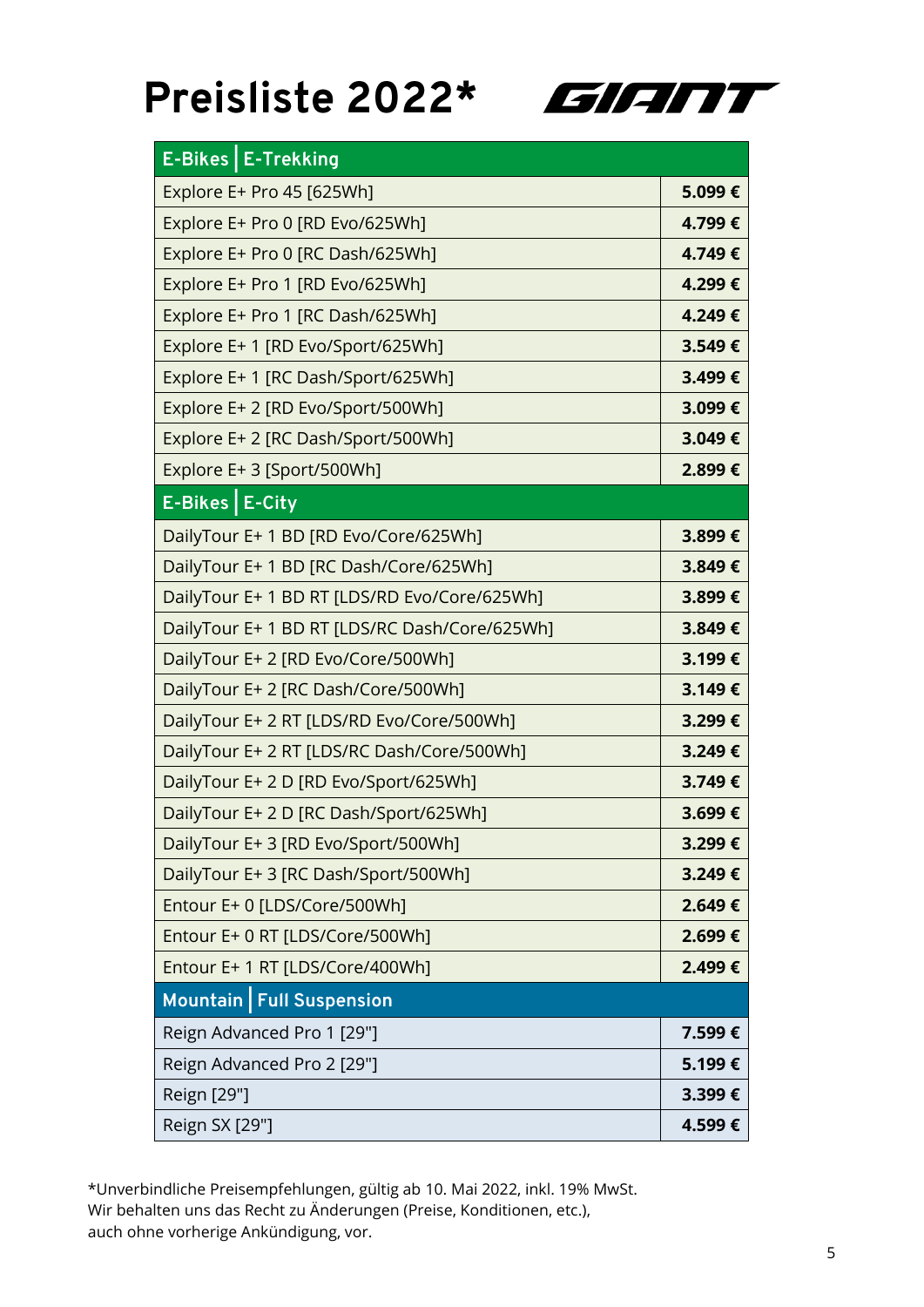

| Mountain   Full Suspension    |         |
|-------------------------------|---------|
| Trance X Advanced Pro 1 [29"] | 7.599€  |
| Trance X Advanced Pro 2 [29"] | 5.399€  |
| Trance X 1 [29"]              | 3.999€  |
| Trance X 2 [29"]              | 3.299€  |
| Trance Advanced Pro 0 [29"]   | 11.999€ |
| Trance Advanced Pro 1 [29"]   | 6.799€  |
| Trance Advanced Pro 2 [29"]   | 4.999€  |
| Trance 1 [29"]                | 3.399€  |
| Trance 2 [29"]                | 2.899€  |
| Stance 1 [29"]                | 2.499€  |
| Stance 2 [29"]                | 2.199€  |
| Anthem Advanced Pro 1 [29"]   | 7.999€  |
| Anthem Advanced Pro 2 [29"]   | 5.399€  |
| Mountain   Hardtail           |         |
| XtC Advanced SL 1 [29"]       | 5.399€  |
| XtC Advanced 1 [29"]          | 4.399€  |
| XtC Advanced 1.5 [29"]        | 3.299€  |
| XtC Advanced 2 [29"]          | 2.799€  |
| XtC Advanced 3 [29"]          | 2.299€  |
| XtC SLR 1 [29"]               | 1.799€  |
| XtC SLR 2 [29"]               | 1.399€  |
| Fathom 1 [29"]                | 1.699€  |
| Fathom 1 [27,5"]              | 1.699€  |
| Fathom 2 [29"]                | 1.399€  |
| Fathom 2 [27,5"]              | 1.399€  |
| Talon 0                       | 1.099€  |
| Talon 1                       | 999€    |
| Talon 2                       | 899€    |
| Talon 3+                      | 799€    |
| Talon 3                       | 679€    |
| Talon 4                       | 599€    |
| <b>ATX</b>                    | 529€    |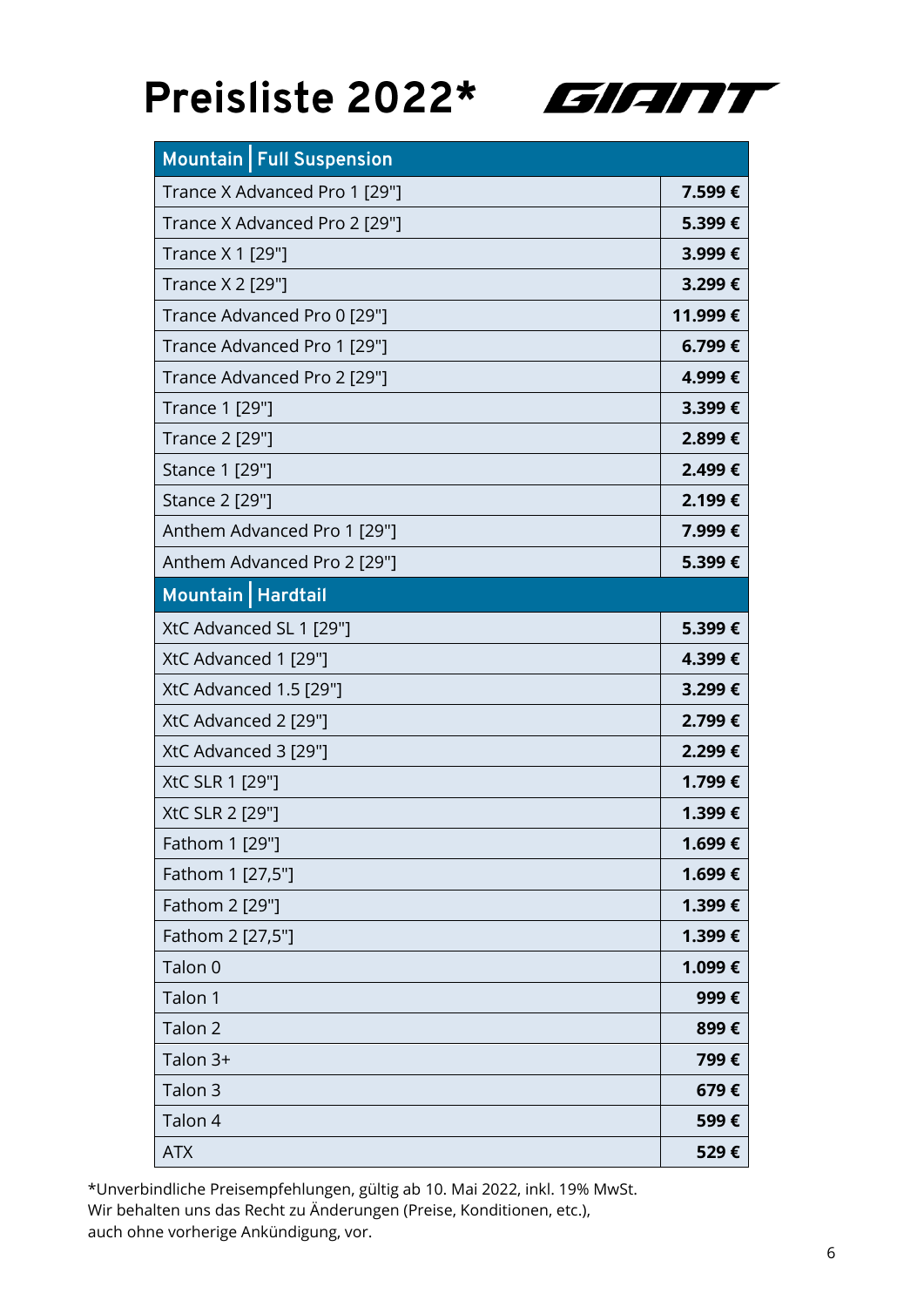

|             | Road   Triathlon                 |         |
|-------------|----------------------------------|---------|
|             | Trinity Advanced Pro 1 [Rim]     | 6.499€  |
|             | Trinity Advanced Pro 2 [Rim]     | 3.999€  |
| Road Aero   |                                  |         |
|             | Propel Advanced SL               | 7.899€  |
|             | Propel Advanced Pro 0            | 6.499€  |
|             | Propel Advanced Pro 1            | 5.299€  |
|             | Propel Advanced 1                | 4.699€  |
|             | Propel Advanced 2                | 2.899€  |
| Road   Race |                                  |         |
|             | <b>TCR Advanced SL 0</b>         | 11.699€ |
|             | <b>TCR Advanced SL Rahmenset</b> | 3.399€  |
|             | <b>TCR Advanced Pro 0</b>        | 5.799€  |
|             | <b>TCR Advanced Pro 1</b>        | 4.299€  |
|             | <b>TCR Advanced 0</b>            | 4.299€  |
|             | TCR Advanced 1+                  | 3.199€  |
|             | <b>TCR Advanced 1</b>            | 2.899€  |
|             | <b>TCR Advanced 2</b>            | 2.499€  |
|             | TCR Advanced 2 [Rim]             | 2.099€  |
|             | Road   Endurance                 |         |
|             | Defy Advanced Pro 1              | 5.299€  |
|             | Defy Advanced Pro 2              | 3.999€  |
|             | Defy Advanced 0                  | 3.799€  |
|             | Defy Advanced 1                  | 2.899€  |
|             | Defy Advanced 2                  | 2.499€  |
|             | Road   All-Rounder               |         |
|             | Contend AR 1                     | 1.799€  |
|             | Contend AR 2                     | 1.399€  |
|             | Contend 0 [Rim]                  | 1.399€  |
|             | Contend 1 [Rim]                  | 1.099€  |
|             | Contend 3 [Rim]                  | 899€    |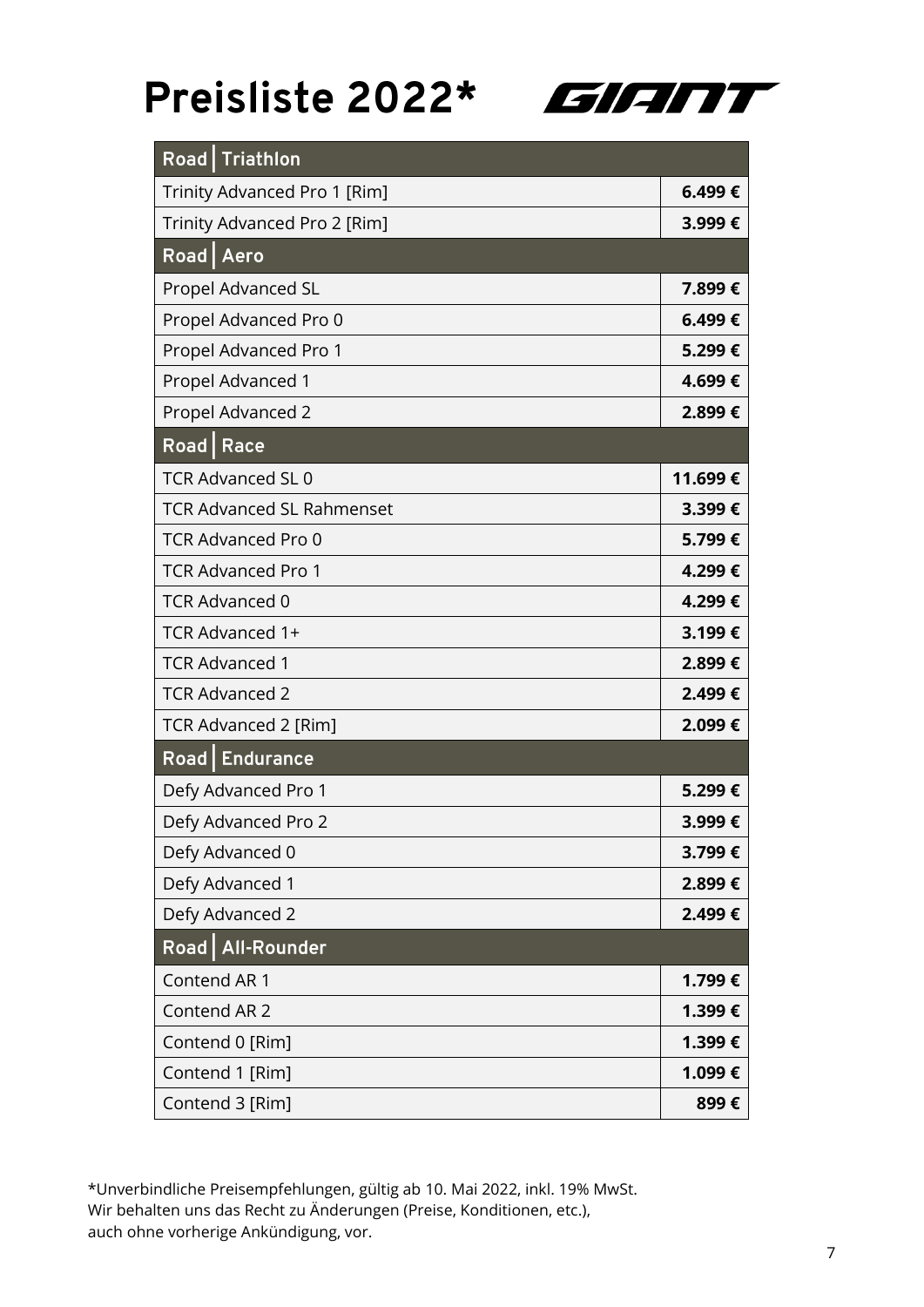

| Road   Fitness                       |        |
|--------------------------------------|--------|
| <b>FastRoad Advanced 1</b>           | 2.099€ |
| <b>FastRoad Advanced 2</b>           | 1.799€ |
| FastRoad SL 1                        | 1.299€ |
| FastRoad SL 2                        | 1.049€ |
| <b>Cross &amp; Gravel CycloCross</b> |        |
| <b>TCX Advanced Pro 0</b>            | 5.699€ |
| <b>TCX Advanced Pro 1</b>            | 4.299€ |
| <b>TCX Advanced Pro 2</b>            | 2.999€ |
| <b>Cross &amp; Gravel   Gravel</b>   |        |
| Revolt Advanced Pro 0                | 5.599€ |
| <b>Revolt Advanced Pro 1</b>         | 4.899€ |
| <b>Revolt Advanced 0</b>             | 4.199€ |
| <b>Revolt Advanced 1</b>             | 3.699€ |
| <b>Revolt Advanced 2</b>             | 2.799€ |
| <b>Revolt Advanced 3</b>             | 2.299€ |
| Revolt 0                             | 1.899€ |
| Revolt 1                             | 1.699€ |
| Revolt 2                             | 1.399€ |
| <b>Cross &amp; Gravel   Cross</b>    |        |
| ToughRoad SLR 1                      | 1.499€ |
| <b>ToughRoad SLR 2</b>               | 1.199€ |
| <b>ToughRoad SLR EX</b>              | 1.599€ |
| Roam 1                               | 999€   |
| Roam 2                               | 799€   |
| Roam 4                               | 629€   |
| Roam EX                              | 949€   |